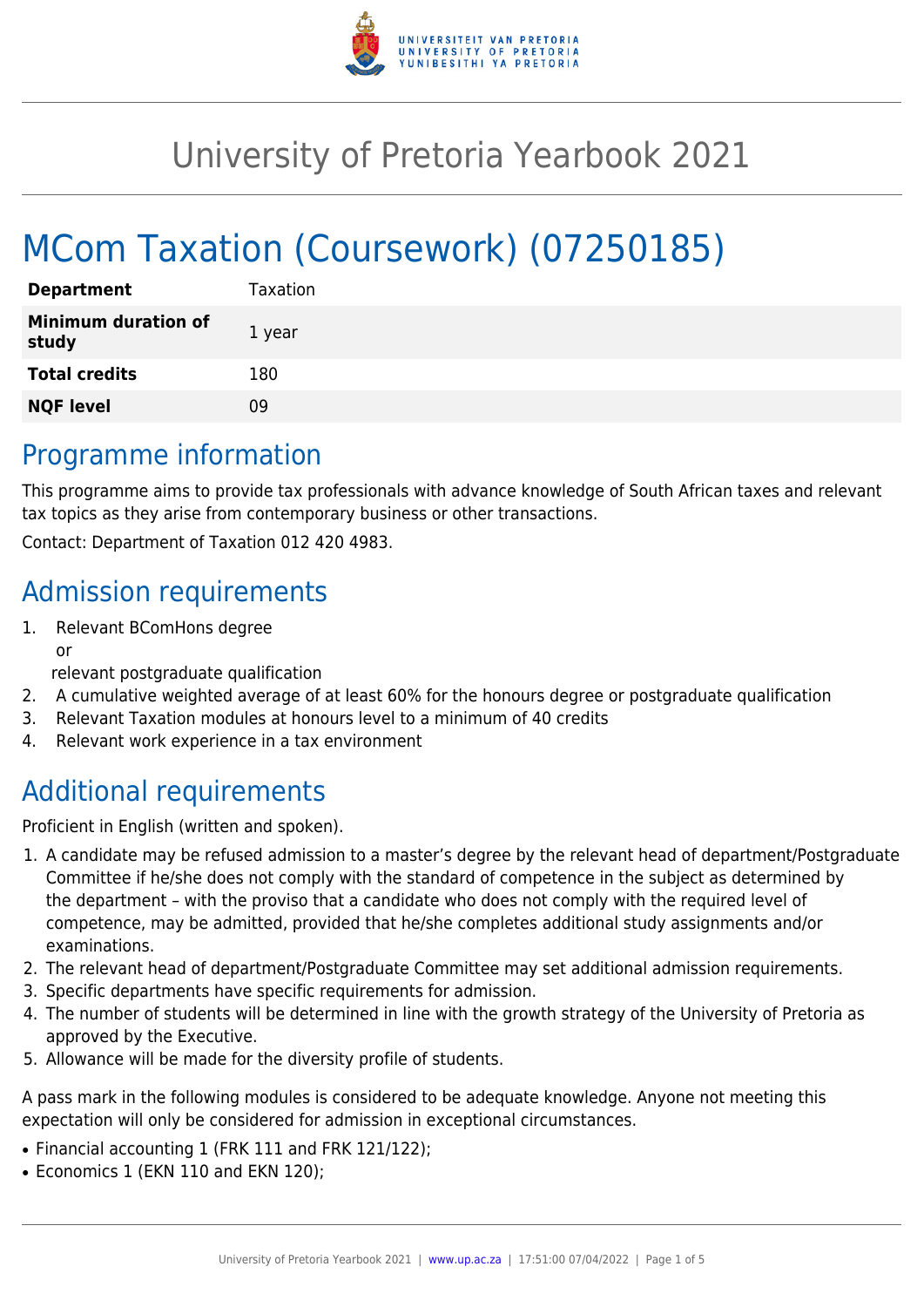

- Statistics 1 (STK 110 and STK 120) and one of the following:
- Business management 1 (OBS 114 and OBS 124); or
- Marketing management 1 (BEM 110 and BEM 122); or
- Public administration 1 (PAD 112 and PAD 122); or
- Industrial and organisational psychology (BDO 110 and BDO 120) or equivalent modules passed at another institution as approved by the relevant head of department in consultation with the Dean.

# Other programme-specific information

- Please contact the Faculty of Economic and Management Sciences with regard to University specific regulations pertaining to master degree programmes.
- The offer of admission is dependent on a process of selection by the department.
- Full particulars of the degree programme are available on the departmental website.

# Examinations and pass requirements

#### **Prerequisite for awarding the degree**

- a. All the modules require a pass mark of at least 50%.
- b. The pass mark for the mini-dissertation is 50%. The provisions regarding pass requirements for dissertations, contained in General Regulation G.12.2, apply mutatis mutandis to mini- dissertations.

# Research information

#### **Dissertations/mini-dissertations, curricula and modules**

- 1. The degree programme requires that a dissertation/mini-dissertation must be submitted in a field of study chosen from the fields covered for the honours degree, provided that the Dean may, on the recommendation of the relevant head of department/Postgraduate Committee, approve the replacement of the required dissertation by the successful completion of a prescribed number of module credits and a minidissertation/research article.
- 2. Information on modules, credits and syllabi is available, on request, from the relevant head of department/Postgraduate Committee.
- 3. A module in Research Methodology is compulsory in all programmes. The Dean may, on the recommendation of the relevant head of department/Postgraduate Committee, waive the prerequisites.
- 4. Sufficient number of bound copies of the dissertation/mini-dissertation must be submitted to the Head: Student Administration for examination, after permission is granted by the supervisor.

#### **Article for publication**

The Dean may require, before or on submission of a dissertation/mini-dissertation, the submission of a draft article for publication to the supervisor. The draft article should be based on the research that the student has conducted for the dissertation/mini-dissertation and be approved by the supervisor concerned. The supervisor should then have the opportunity to take the paper through all the processes of revision and resubmission as may be necessary and/or appropriate in order to achieve publication.

#### **Submission of dissertation/mini-dissertation**

A dissertation/mini-dissertation is submitted to the Head: Student Administration/departmental Postgraduate Office, before the closing date for the various graduation ceremonies as announced annually.

For examination purposes, a student must, in consultation with the supervisor, submit a sufficient number of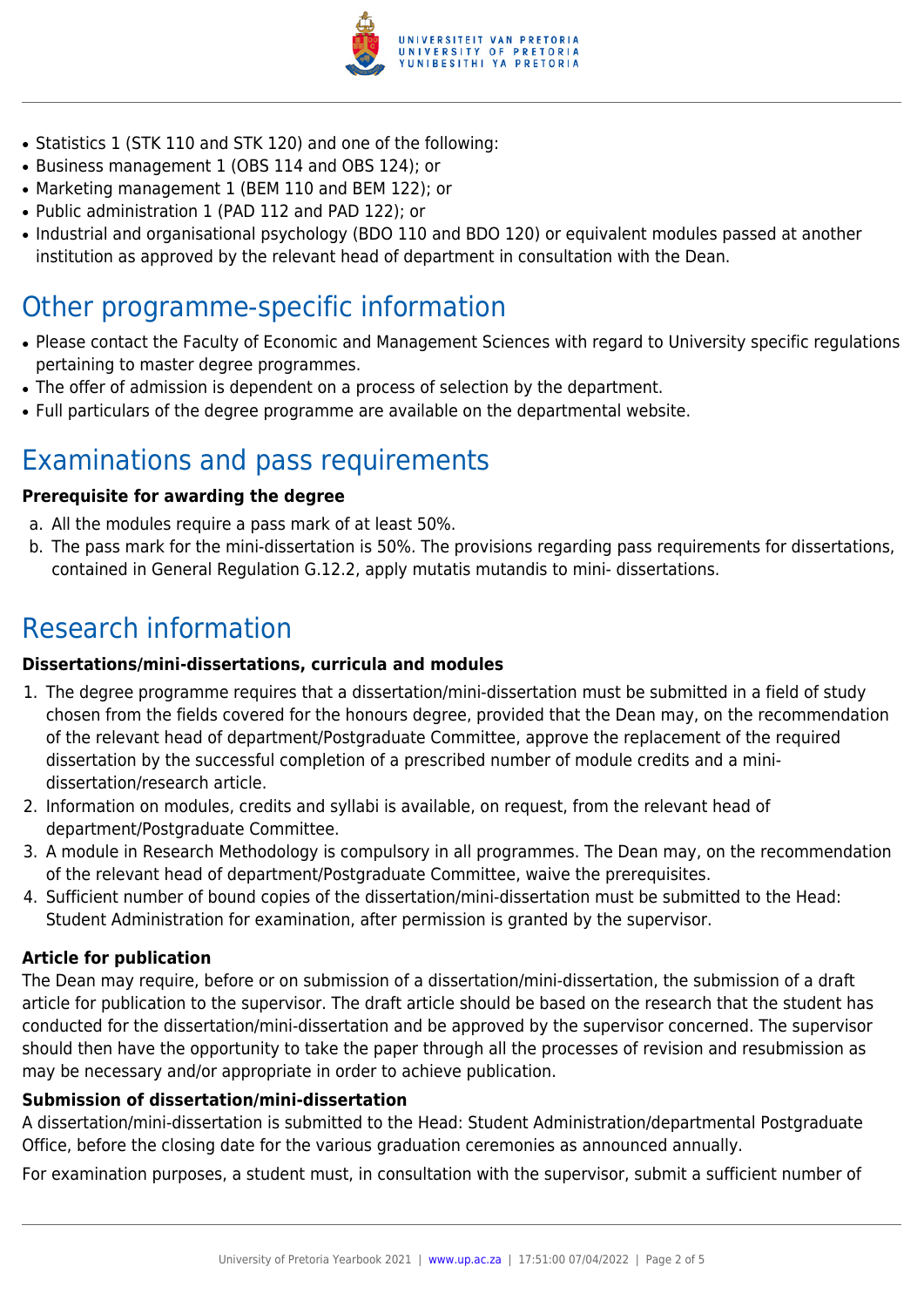

bound copies and/or e-copies of the dissertation/mini-dissertation, printed on good quality paper and of good letter quality, to the Head: Student Administration/departmental Postgraduate Office. Permission to submit the dissertation/mini-dissertation in unbound form may be obtained from the supervisor concerned on condition that a copy of the final approved dissertation/mini-dissertation is presented to the examiners in bound format or electronic format.

In addition to the copies already mentioned, each successful student must submit a bound paper copy as well as two electronic copies of the approved dissertation/mini-dissertation to the Head: Student Administration/departmental Postgraduate Office in the format specified by the faculty and in accordance with the minimum standards set by the Department of Library Services, before 15 February for the Autumn graduation ceremonies and before 15 July for the Spring graduation ceremonies, failing which the degree will only be conferred during a subsequent series of graduation ceremonies.

# Pass with distinction

In order to be awarded the degree with distinction, a student must meet the following criteria:

- Obtain a Grade Point Average (GPA) of at least 75%, including at least 75% in the mini-dissertation;
- Complete the degree within the minimum period prescribed;
- Only the final mark of the first attempt to pass the modules or dissertation will be considered; and
- The GPA will be not be rounded up to a whole number.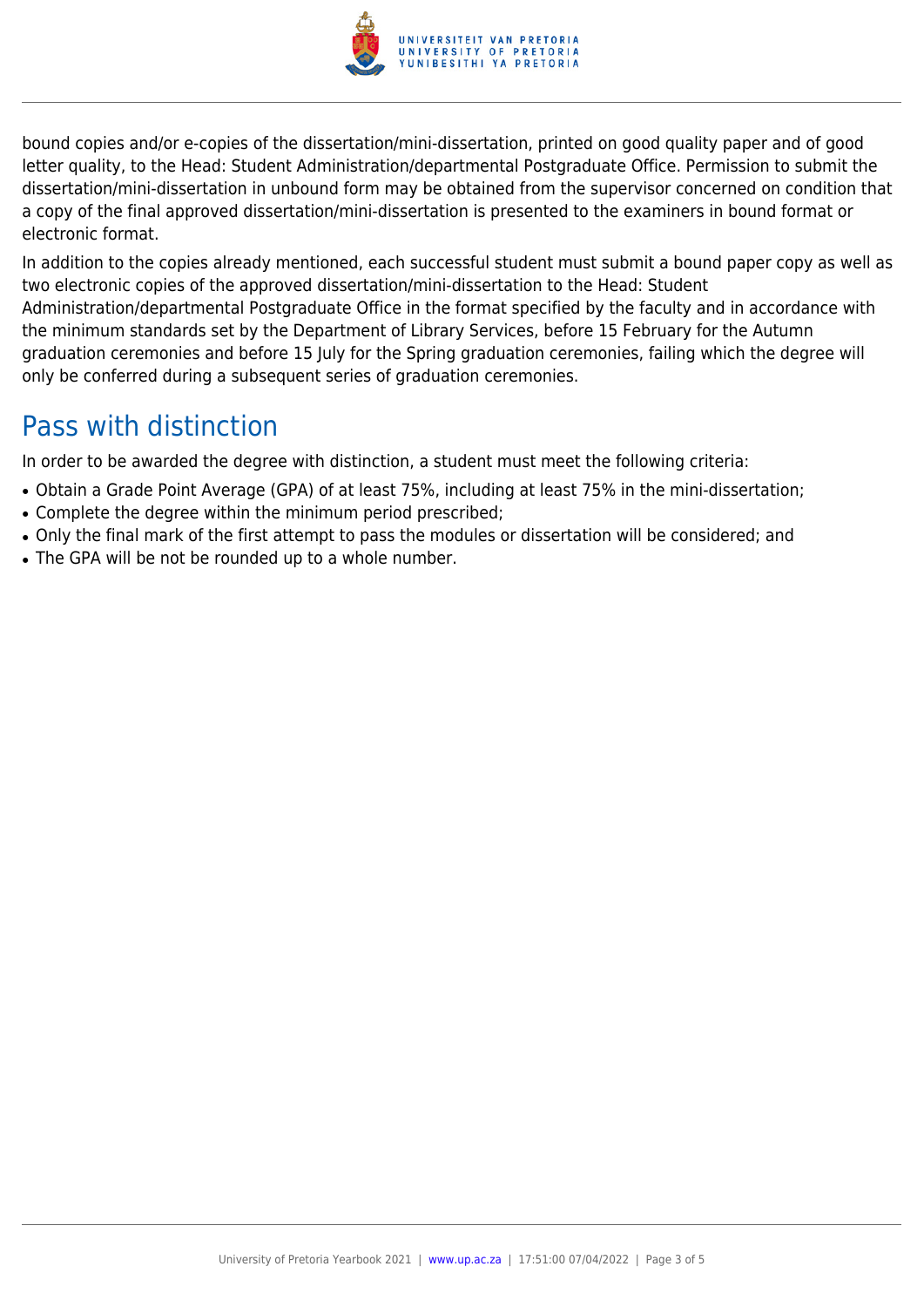

# Curriculum: Final year

**Minimum credits: 180**

## **Core modules**

## **Principles of South African taxes 801 (TXA 801)**

| <b>Module credits</b>         | 25.00                          |
|-------------------------------|--------------------------------|
| <b>NQF Level</b>              | 09                             |
| <b>Prerequisites</b>          | No prerequisites.              |
| <b>Contact time</b>           | 12 contact hours               |
| <b>Language of tuition</b>    | Module is presented in English |
| <b>Department</b>             | Taxation                       |
| <b>Period of presentation</b> | Semester 1 or Semester 2       |
| <b>Module content</b>         |                                |

South African taxes.

### **Selected topics in taxation 802 (TXA 802)**

| <b>Module credits</b>         | 20.00                          |
|-------------------------------|--------------------------------|
| <b>NQF Level</b>              | 09                             |
| <b>Prerequisites</b>          | No prerequisites.              |
| <b>Contact time</b>           | 12 contact hours               |
| <b>Language of tuition</b>    | Module is presented in English |
| <b>Department</b>             | Taxation                       |
| <b>Period of presentation</b> | Semester 1 or Semester 2       |

#### **Module content**

Current tax issues arising from contemporary business or other transactions.

## **Domestic international tax provisions 810 (TXA 810)**

| <b>Module credits</b>         | 25.00                          |
|-------------------------------|--------------------------------|
| <b>NQF Level</b>              | 09                             |
| <b>Prerequisites</b>          | No prerequisites               |
| <b>Contact time</b>           | 12 contact hours               |
| <b>Language of tuition</b>    | Module is presented in English |
| <b>Department</b>             | Taxation                       |
| <b>Period of presentation</b> | Semester 1 or Semester 2       |